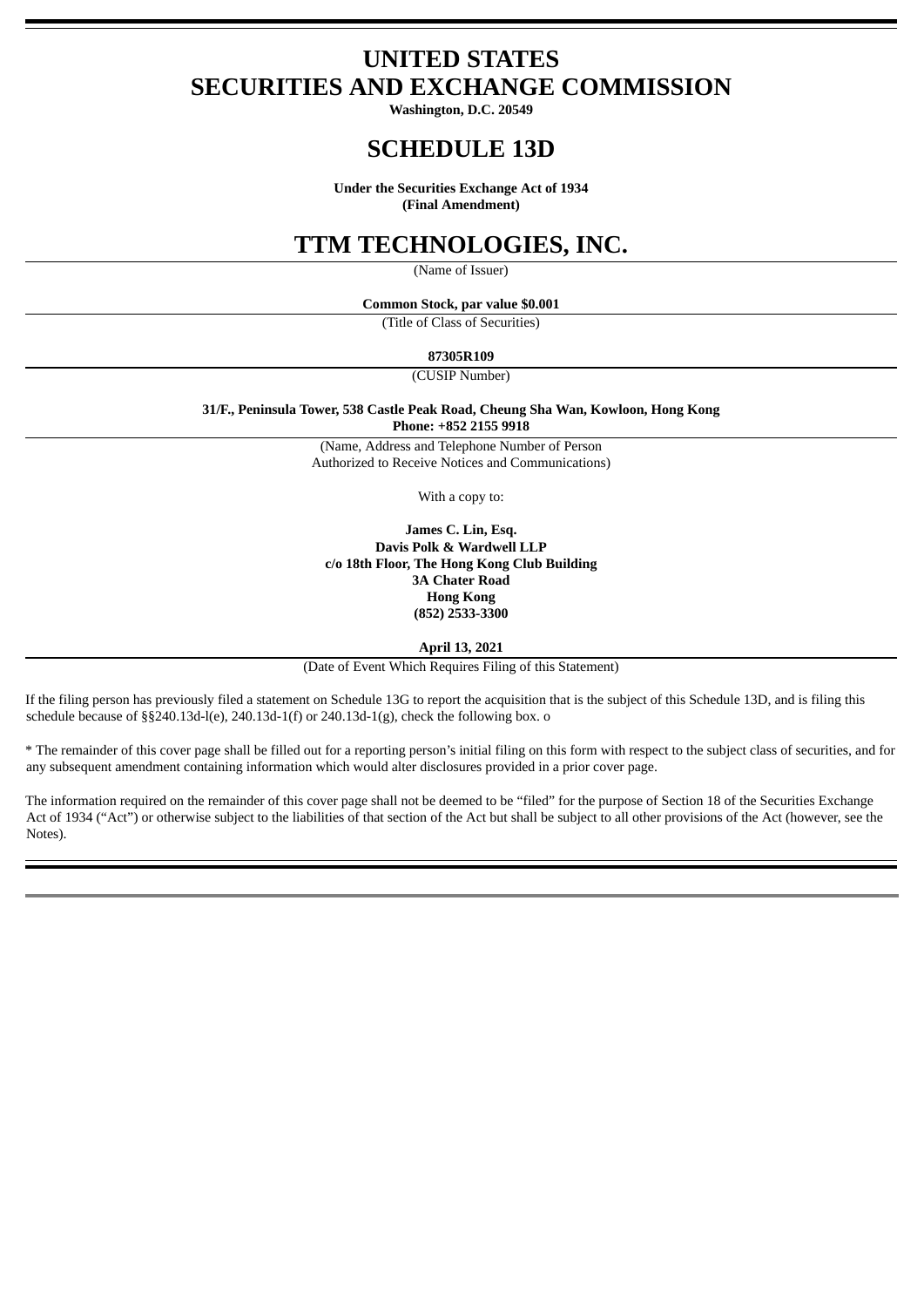| $\mathbf{1}$                                                     | Names of Reporting Persons<br>Su Sih (BVI) Limited                                        |                                            |  |  |
|------------------------------------------------------------------|-------------------------------------------------------------------------------------------|--------------------------------------------|--|--|
| 2                                                                | Check the Appropriate Box if a Member of a Group                                          |                                            |  |  |
|                                                                  | (a)                                                                                       | $\mathbf X$                                |  |  |
|                                                                  | (b)                                                                                       | $\mathbf 0$                                |  |  |
| 3                                                                | <b>SEC Use Only</b>                                                                       |                                            |  |  |
| 4                                                                | Source of Fund (See Instructions)<br>00                                                   |                                            |  |  |
| 5                                                                | Check Box if Disclosure of Legal Proceedings Is Required Pursuant to Items 2(d) or 2(e) o |                                            |  |  |
| 6                                                                | Citizenship or Place of Organization<br>The British Virgin Islands                        |                                            |  |  |
|                                                                  | 7                                                                                         | Sole Voting Power<br>5,345,001 Shares      |  |  |
| Number of<br><b>Shares</b>                                       | 8                                                                                         | <b>Shared Voting Power</b><br>None         |  |  |
| <b>Beneficially</b><br>Owned by Each<br>Reporting<br>Person With | 9                                                                                         | Sole Dispositive Power<br>5,345,001 Shares |  |  |
|                                                                  | 10                                                                                        | <b>Shared Dispositive Power</b><br>None    |  |  |
| $11\,$                                                           | Aggregate Amount Beneficially Owned by Each Reporting Person 5,345,001 Shares             |                                            |  |  |
| $12\,$                                                           | Check if the Aggregate Amount in Row (11) Excludes Certain Shares (See Instructions) o    |                                            |  |  |
| 13                                                               | Percent of Class Represented by Amount in Row (11)<br>4.99%                               |                                            |  |  |
| 14                                                               | Type of Reporting Person (See Instructions)<br>CO; HC                                     |                                            |  |  |
|                                                                  |                                                                                           | $\overline{2}$                             |  |  |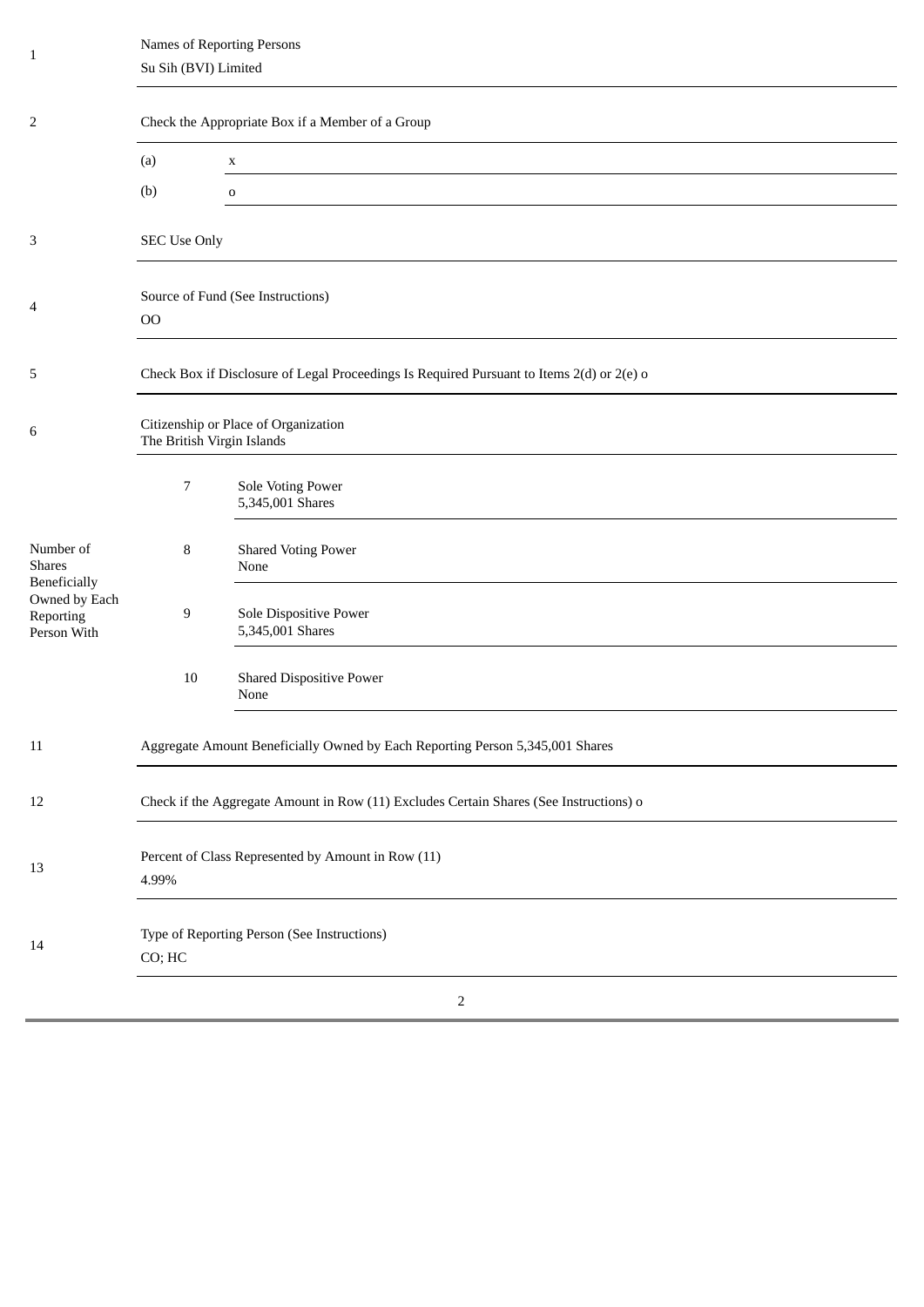#### Item 1. **Security and Issuer.**

This Amendment (the "Final Amendment") amends the Schedule 13D filed on April 19, 2010, as amended by Amendment No. 6 to the Schedule 13D filed on August 15, 2018 (as amended, the "Prior Filing") by the Reporting Persons relating to the common stock, par value \$0.001 per share (the "Shares"), of TTM Technologies, Inc. (the "Company"), a corporation organized under the laws of Delaware, whose corporate office is located at 200 East Sandpointe, Suite 400, Santa Ana, CA 92707, California. Capitalized terms not defined herein shall have the meaning given to them in the Prior Filing.

#### Item 4. **Purpose of Transaction.**

Item 4 of the Prior Filing is hereby amended and restated in its entirety as follows:

As of April 13, 2021 (the "Relevant Date"), Su Sih (BVI) Limited ("Su Sih") executed a total sale of 794,373 Shares at an average price of \$14.86 per Share to the open market in reliance on Rule 144 under the Act.

As a result of the transactions described herein, none of the Reporting Persons holds the Shares with any purpose, or with the effect, of changing or influencing the control of the Company, or in connection with or as a participant in any transaction having that purpose or effect.

As a result of the transactions described herein, Su Sih (BVI) Limited will cease to be the beneficial owner of more than five percent of the Shares. The filing of this Final Amendment constitutes an exit filing for Su Sih (BVI) Limited.

Except as set forth in this Final Amendment, Su Sih (BVI) Limited has no present plans or proposals that relate to or would result in any of the transactions described in subparagraphs (a) through (j) of item 4 of Schedule 13D. Following the sale, Su Sih (BVI) Limited may from time to time review their investment and, subject to the approval of the other directors of Su Sih (BVI) Limited (as set forth in Schedule A to the Prior Filing), decide (i) to acquire additional securities of the Company, through open market purchases, privately negotiated transactions or otherwise, or (ii) to dispose of all or a portion of the securities of the Company owned by it in the open market, in privately negotiated transactions or otherwise. Any such acquisition or disposition or other transaction would be made in compliance with all applicable laws and regulations.

#### Item 5. **Interest in Securities of the Issuer.**

Item 5 of the Prior Filing is hereby amended and restated in its entirety as follows:

The responses to Rows (7) through (13) of the cover pages of this Final Amendment are hereby incorporated by reference in this Item 5. The information with respect to Shares that may be deemed to be beneficially owned by each director and officer of Su Sih (BVI) Limited are set forth on Schedule C hereto, which is incorporated herein by reference.

As of the Relevant Date following the sale of the Shares as described above, Su Sih (BVI) Limited beneficially owns 5,345,001 Shares. As set forth above, Su Sih (BVI) Limited will cease to be the beneficial owner of more than five percent of the Shares. The filing of this Final Amendment constitutes an exit filing for Su Sih (BVI) Limited.

Pursuant to the Articles of Association of Su Sih (BVI) Limited, any acquisition by Su Sih (BVI) Limited of assets, or any sale, transfer, lease, exchange or other disposition of Su Sih (BVI) Limited assets must be approved by all directors of Su Sih (BVI) Limited. As a result, all potential future dispositions of the Shares beneficially owned by Su Sih (BVI) Limited will require the approval of all of its directors. As of the Relevant Date, and as set forth in Schedule C hereto, the directors of Su Sih (BVI) Limited are Mr. Tang Ying Yen, Henry, Ms. Tang Ying Ming, Mai and Mr. Tang William Harry Jiasheng.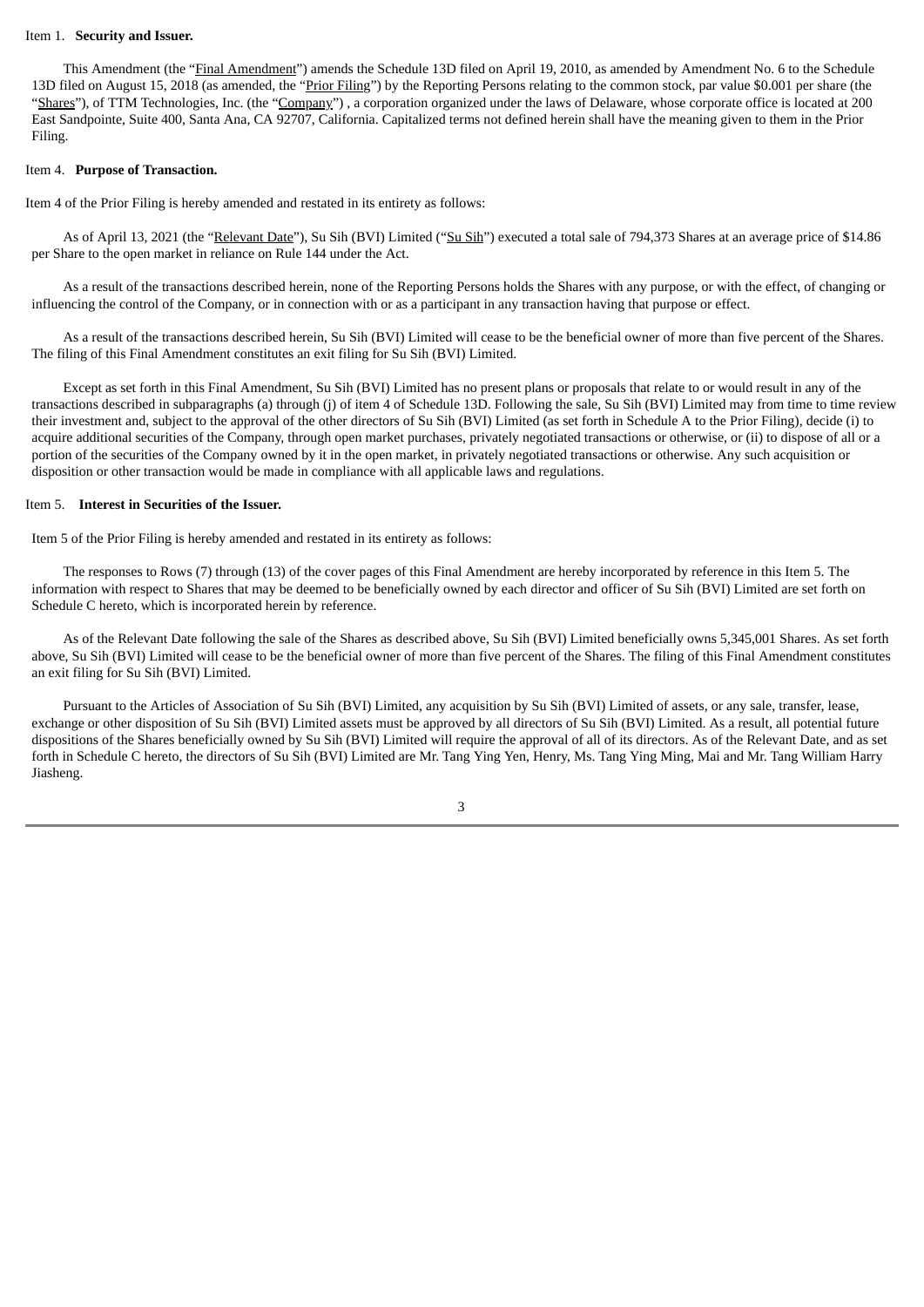Except as disclosed in this Final Amendment, neither Su Sih (BVI) Limited, nor, to the best of their knowledge, any of the persons listed in Schedule C to the Prior Filing, beneficially own any Shares or have the right to acquire any Shares.

Except as disclosed in this Final Amendment, neither Su Sih (BVI) Limited, nor, to the best of their knowledge, any of the persons listed in Schedule C to the Prior Filing, presently have the power to vote or to direct the vote or to dispose or direct the disposition of any of the Shares that they may be deemed to beneficially own.

Except as disclosed in this Final Amendment, neither Su Sih (BVI) Limited, nor, to the best of their knowledge, any of the persons listed in Schedule C to the Prior Filing, have effected any transaction in the Shares during the past 60 days.

To the best knowledge of Su Sih (BVI) Limited, no other person has the right to receive or the power to direct the receipt of dividends from, or the proceeds from the sale of, the Shares beneficially owned by them.

Schedule C attached to the Prior Filing shall be deleted in their entirety, and replaced with Schedule C attached to this Final Amendment.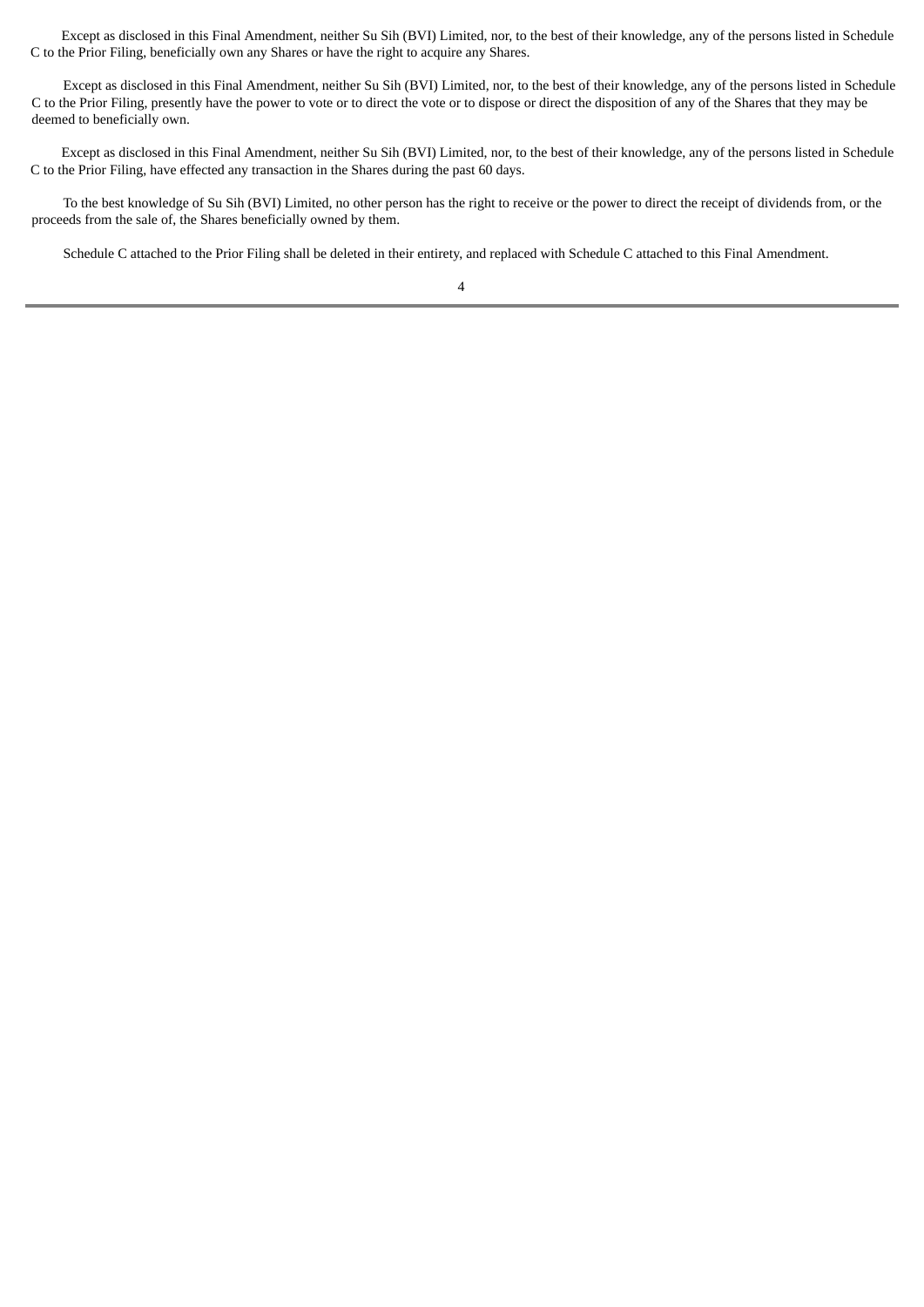### **SIGNATURE**

After reasonable inquiry and to the best of my knowledge and belief, certify that the information set forth in this statement is true, complete and correct.

Dated: April 15, 2021

## **Su Sih (BVI) Limited**

By: /s/ TANG Ying Yen, Henry Name: TANG Ying Yen, Henry Title: Director

5